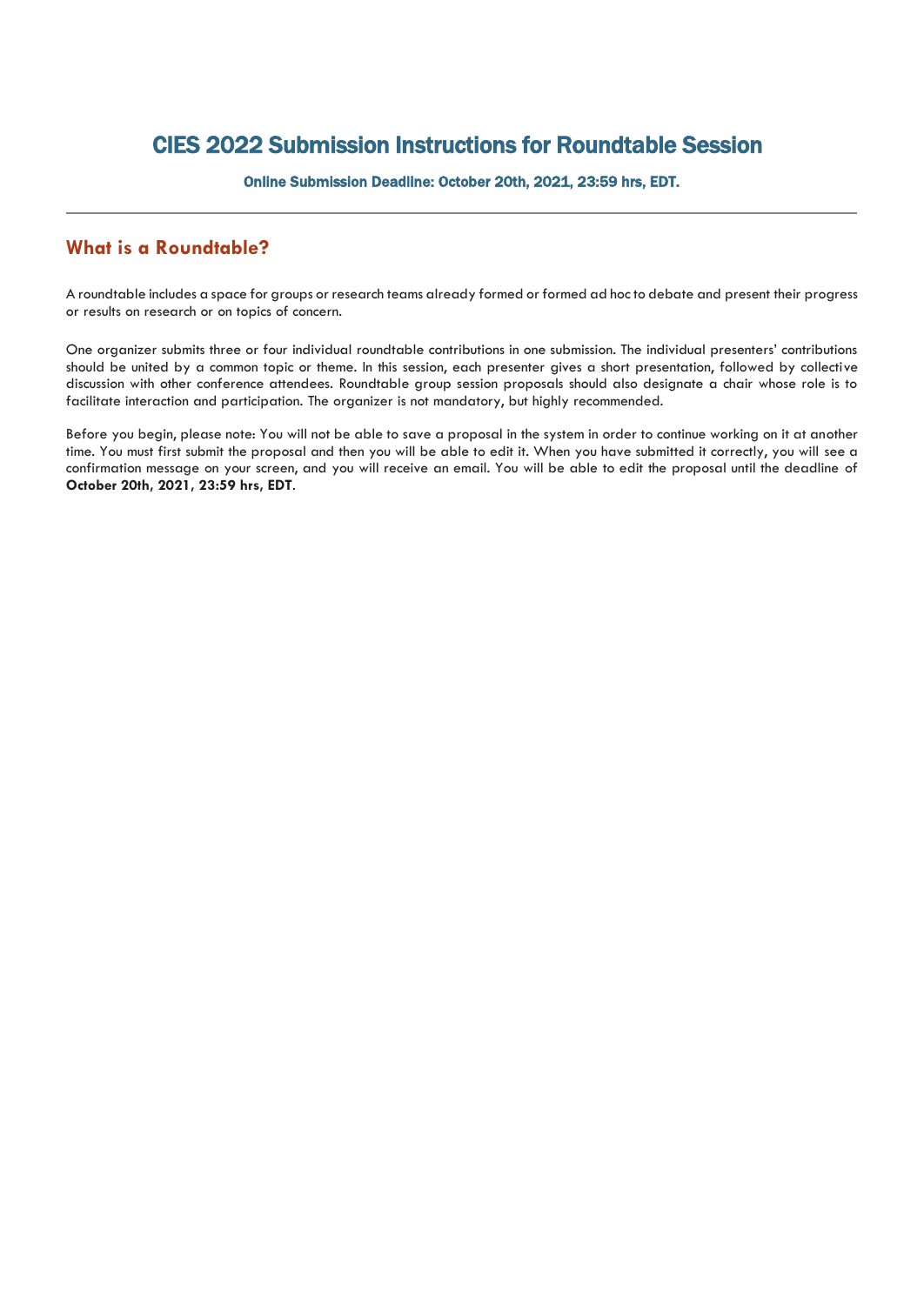## Instructions for Submitting a Roundtable for CIES 2022

**Step 1:** To login: Click on the link [https://cies.lasaweb.org/proposals/.](https://cies.lasaweb.org/proposals/)

If you have a current CIES membership please click on the button "Login with CIES account" (1) and complete the information with your *User Name* and *Password*, If you do not have a current CIES membership please create a Guest Account clicking on "Create Guest Account" (2) complete the form and "Submit", then click on "Submit a Proposal" (on the top of the screen) and then on "Login with guest account" (3), and complete the information with your Guest account credentials: *User Name* and *Password.*

| You must be logged in to access the submission system. Please login to continue.                                                                                                                                                         |
|------------------------------------------------------------------------------------------------------------------------------------------------------------------------------------------------------------------------------------------|
| Select "Login with CIES Account" if you have a current CIES membership.<br>Select "Login with Guest Account" if you have already created a Guest account.<br>Select "Create Guest Account" if you do not have a current CIES membership. |
| TH CIES ACCOUNT                                                                                                                                                                                                                          |
| WITH GUEST ACCOUNT<br>3                                                                                                                                                                                                                  |
| <b>CREATE GUEST ACCOUNT</b>                                                                                                                                                                                                              |

Then, click on "Proposal Submission Site" button

| <b>PROPOSAL SUBMISSION SITE</b> |  |
|---------------------------------|--|
|                                 |  |

## **Step 2**: Select *"Submit a Proposal"*.



**Step 3:** Select *"Submit Proposal to General Pool, SIG, or Committee"*.

|                   | Submit a New Proposal                                                |  |  |  |  |
|-------------------|----------------------------------------------------------------------|--|--|--|--|
| <b>**********</b> | Submit Proposal to General Pool, SIG, or Committee                   |  |  |  |  |
|                   | Submit Proposal to New Scholars Committee Mentoring Workshops        |  |  |  |  |
|                   | Submit a Pre-Conference Workshop, Book Launch, or Visual Art Exhibit |  |  |  |  |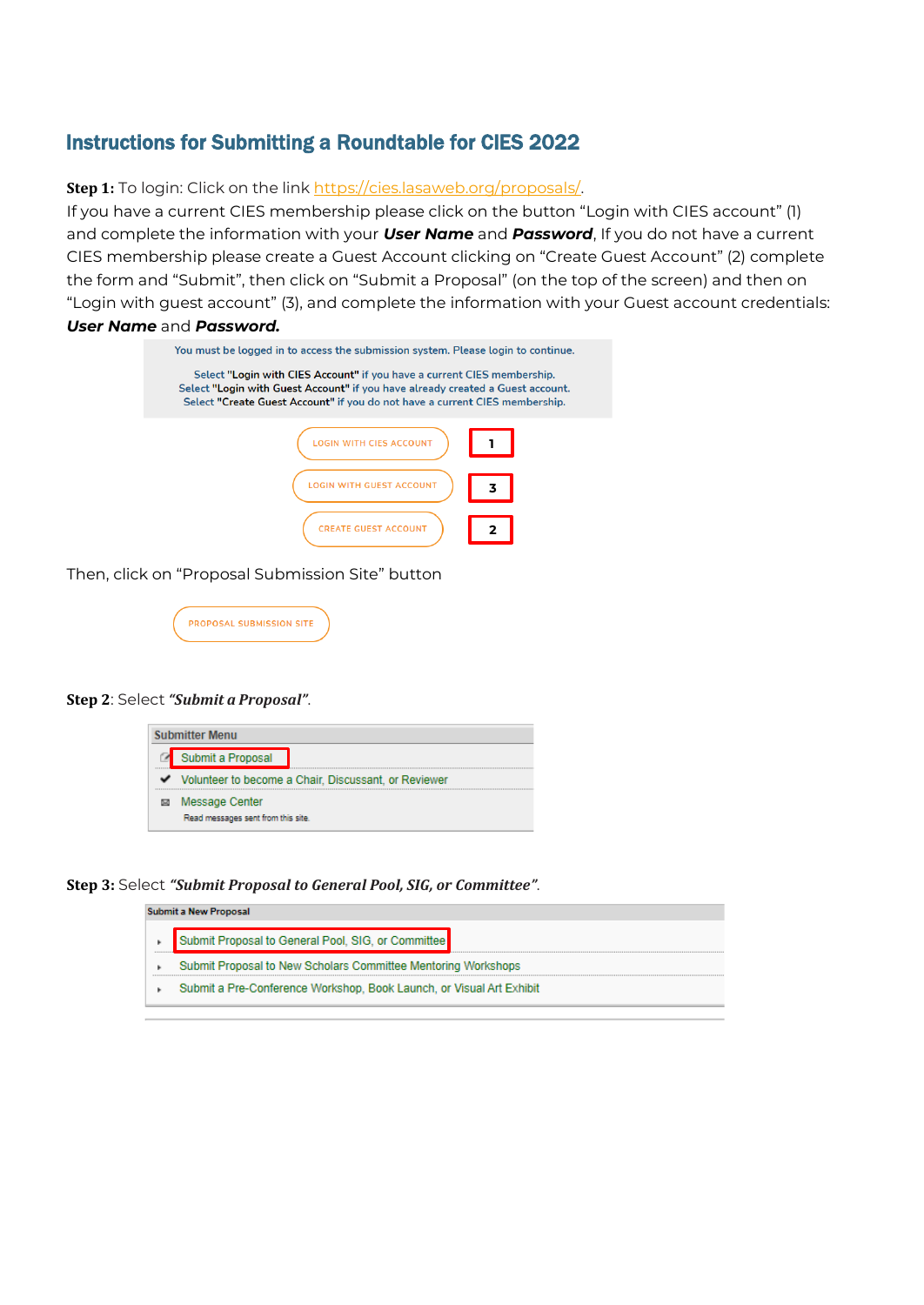**Step 4:** Select "General Pool", a SIG, or a Committee.

| <b>General Pool</b>                                                     |
|-------------------------------------------------------------------------|
| Committee: Gender & Education                                           |
| Committee: UREAG (Under-represented Racial, Ethnic, and Ability Groups) |
| African Diaspora SIG                                                    |
| Africa SIG                                                              |
| <b>Citizenship and Democratic Education SIG</b>                         |
| Contemplative Inquiry and Holistic Education SIG                        |
| Cultural Contexts of Education and Human Potential SIG                  |
| Early Childhood Development SIG                                         |
| <b>East Asia SIG</b>                                                    |
| <b>Economics and Finance of Education SIG</b>                           |
| Education, Conflict, and Emergencies SIG                                |
| <b>Environmental and Sustainability Education SIG</b>                   |
| <b>Eurasia SIG</b>                                                      |
| Globalization & Education SIG                                           |
| <b>Global Literacy SIG</b>                                              |
| <b>Global Mathematics Education SIG</b>                                 |
| <b>Global Migration SIG</b>                                             |
| <b>Higher Education SIG</b>                                             |
| <b>Inclusive Education SIG</b>                                          |
| Indigenous Knowledge and the Academy SIG                                |
| Information and Communication Technologies for Development (ICT4D) SIG  |

**Step 5:** Under *"Group Submission",* select *"Refereed Roundtable Session".*



**Step 6:** Select "*Yes*" to the proposal submission policies, enter paper *Title* and *Proposal* information, and select *Central Concepts* (if you select one or more than one of the four first options, do not select the fifth one), *Keyword(s)*, *Type or research* and *Mode of Presentation* (that information is mandatory). *Language other than English, Abstract in another language, Geographic Descriptors, Other Geographic Descriptor* and *Additional Information* are optional. Then click on *"Accept and Continue"* when finished. The Roundtable session title must be in mixed case (not all caps).

**Step 7:** You should automatically be the selected as a *"Chair"*. In case you have any other role, you can change it, selecting the correct role (case I) or in case you do not have any role you can remove your name just by selecting "remove" (case II).

| <b>Current Session Participants:: Akj</b>                                                                                                                                                      |                                                                                             |                                         |
|------------------------------------------------------------------------------------------------------------------------------------------------------------------------------------------------|---------------------------------------------------------------------------------------------|-----------------------------------------|
| Chosen "Roles" are designated by the *                                                                                                                                                         |                                                                                             |                                         |
| # Person/Individual Submission<br>Milar<br>Mila<br>LAS                                                                                                                                         | <b>Determinister Culturing</b> ion Type<br>*Chair<br>Case<br><b>Discussant</b><br>Organizer | Action<br>Casel<br>Remove               |
| Step 1. Add Papers/Contributions.<br>To add a paper title and author(s) to the session listing above click the "Add a Paper" button.                                                           |                                                                                             | Add a Paper                             |
| Step 2. Add other participants (Chairs, Discussants).<br>Use the search box to the right to type in a last name, and search the database for the participants you wish to add to your session. |                                                                                             | <b>Last Name</b><br>Search by Last Name |

**Step 8:** Click *"Add a Paper"* to start adding the paper information. Remember you must include at least three papers per roundtable.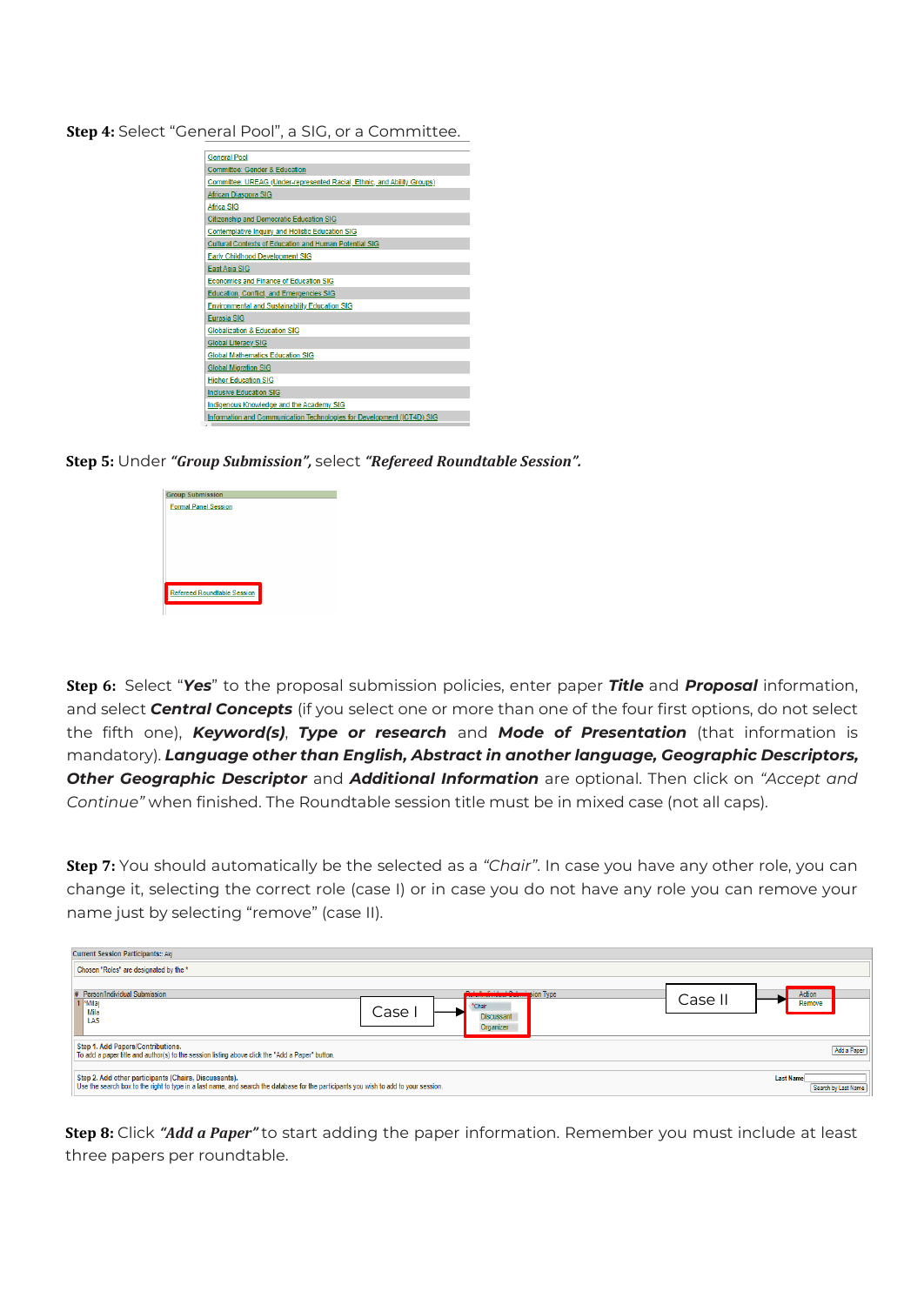| <b>Session Participants:</b>                                                                                                          |                                                                                                                                                                        |                                    |                     |  |
|---------------------------------------------------------------------------------------------------------------------------------------|------------------------------------------------------------------------------------------------------------------------------------------------------------------------|------------------------------------|---------------------|--|
|                                                                                                                                       | Selected "Roles" are preceded by a red asterisk *                                                                                                                      |                                    |                     |  |
| #                                                                                                                                     | Person/Individual Submission                                                                                                                                           | Role/Individual Submission<br>Type | Action              |  |
|                                                                                                                                       |                                                                                                                                                                        | No Participants Listed             |                     |  |
| Step 1. Add Papers.<br>Add a Paper<br>To add a paper title and author(s) to the session listing above click the "Add a Paper" button. |                                                                                                                                                                        |                                    |                     |  |
| to add to your session.                                                                                                               | Step 2. Add other participants (Chairs, Discussants).<br>Use the search box to the right to type in a last name, and search the database for the participants you wish |                                    | Search by Last Name |  |
|                                                                                                                                       | Step 3. Accept and continue.<br>When your session is fully populated click "Accept and Continue."                                                                      |                                    | Accept & Continue   |  |

**Step9:**Add the *Title* and *Proposal,*and select *Keyword(s)*of each paper, and press *"AcceptandContinue"*. The paper title must be in mixed case (not all caps). *Geographic Descriptors* is optional.

**Step 10:** Include the presenter, co-presenter(s) or non-presenter(s) co-author(s) for each paper, write their last names (or part of it) in the box, and click on *"Search for Author"*(Step I), look for the presenter, copresenter or non-presenter under his/her last name, and select *"Add Author"* close to the name (Step II). When completed, click on *"Accept and Continue"* (Step III).

| F a co-author is already in the conference database, his/her name will be matched and will appear in a table below. You will<br>then be given an option to add him/her from that table.<br>Fig. o-author is NOT already in the conference database, you will still need to type his/her name in the search box as a<br>precaution against duplicate submissions. After the preliminary search, an option to enter a new co-author into the database will<br>appear. | Click the "Accept and Continue" button to proceed after you have selected your submission's Authors.<br><b>Accept and Continue</b><br>Step III |  |  |  |  |
|---------------------------------------------------------------------------------------------------------------------------------------------------------------------------------------------------------------------------------------------------------------------------------------------------------------------------------------------------------------------------------------------------------------------------------------------------------------------|------------------------------------------------------------------------------------------------------------------------------------------------|--|--|--|--|
| Last Name ruscalleda<br>Step I<br>Search for Author<br><b>Choose From List of Authors</b>                                                                                                                                                                                                                                                                                                                                                                           |                                                                                                                                                |  |  |  |  |
| The results from your search will appear below. To add someone, select "Add Author" in the "Action" field to the far right of the Author's name.                                                                                                                                                                                                                                                                                                                    |                                                                                                                                                |  |  |  |  |
| # Person<br><b>Email Address</b>                                                                                                                                                                                                                                                                                                                                                                                                                                    | Affiliation<br>Action<br><b>Add Non-Presenter</b><br>Add Draganter                                                                             |  |  |  |  |
| 2 Ruscalleda, Mara<br>mrusca@gmail.com<br><b>Author not listed?</b>                                                                                                                                                                                                                                                                                                                                                                                                 | AOS<br><b>Add Non-Presenter</b><br>Step II<br><b>Add Presenter</b>                                                                             |  |  |  |  |

**Note:** If you do not find the person in the list, this is because he/she is a new submitter. In that case, you have to ask the new participant to go to [https://cies.lasaweb.org/proposals/](https://cies.lasaweb.org/proposals/,) and create the new account. When the account has been created you can continue with the submission.

Repeat steps 8 to 10, according to the number of papers.

**Step 11:** Add the chair and/or organizer(s) (not mandatory, but highly recommended) by writing their last name (or part of it) in the box, and click on *"Search by Last Name"* (Step I) and selecting their role: *"Add Chair"* or *"Add Organizer"*, (Step II). Continue until you have all the participants with their roles properly assigned.

| Step 1. Add Papers/Contributions.<br>Add a Paper<br>To add a paper title and author(s) to the session listing above click the "Add a Paper" button.                                                                                                                                                                                                                                                                                       |                                                                                                                                       |            |                             |                            |                                              |
|-------------------------------------------------------------------------------------------------------------------------------------------------------------------------------------------------------------------------------------------------------------------------------------------------------------------------------------------------------------------------------------------------------------------------------------------|---------------------------------------------------------------------------------------------------------------------------------------|------------|-----------------------------|----------------------------|----------------------------------------------|
| Step 2. Add other participants (Chairs, Discussants).                                                                                                                                                                                                                                                                                                                                                                                     | Use the search box to the right to type in a last name, and search the database for the participants you wish to add to your session. |            |                             | Step                       | Last Name ruscalleda<br>Search by Last Name  |
| Step 3. Accept and continue.<br><b>Accept and Continue</b><br>When your session is fully populated click "Accept and Continue."                                                                                                                                                                                                                                                                                                           |                                                                                                                                       |            |                             |                            |                                              |
| <b>Choose From List of Potential Participants</b><br>Use this form to add a person to your session who is NOT attached to a paper. You must first search for the person in the association database. If you find the person you may add them to your session by clicking the "Add"<br>association database, you will need to use the "Add an unlisted participant" function that will appear at the bottom of this page after you search. |                                                                                                                                       |            |                             |                            |                                              |
| # Personal Profile                                                                                                                                                                                                                                                                                                                                                                                                                        | Email                                                                                                                                 | Employment | Keyword<br>Anti-Colonialism | Action<br><b>Add Chair</b> | <b>Add Discussant</b>                        |
| 2 Ruscalleda, Mara - AOS                                                                                                                                                                                                                                                                                                                                                                                                                  | mrusca@gmail.com                                                                                                                      | AOS        | Step I                      | <b>Add Chair</b>           | <b>Add Discussan</b><br><b>Add Organizer</b> |